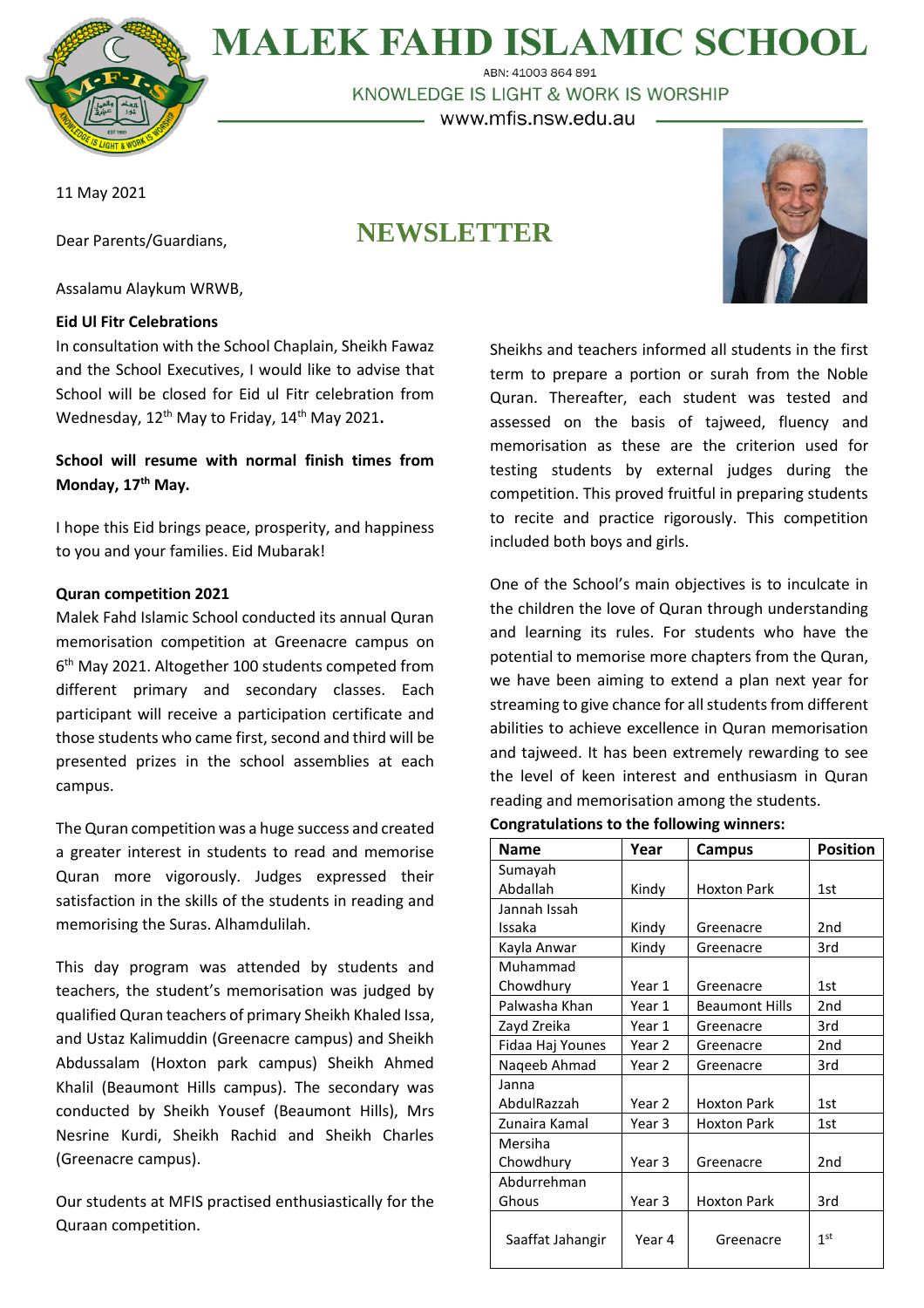| <b>Name</b>          | Year              | <b>Campus</b>         | <b>Position</b> |
|----------------------|-------------------|-----------------------|-----------------|
| Hamed                |                   |                       |                 |
| Hayatullah           | Year 4            | <b>Beaumont Hills</b> | 2nd             |
| Ahmad El-Wazzi       | Year 4            | Greenacre             | 3 <sup>rd</sup> |
|                      |                   |                       |                 |
| Shahd Issa           | Year 5            | Hoxton Park           | 1st             |
| Yousha Atif          | Year 5            | Beaumont Hills        | 2nd             |
| Ritajuddins          | Year 5            | <b>Hoxton Park</b>    | 3rd             |
| <b>Firdaus Issah</b> |                   |                       |                 |
| Issaka               | Year 6            | Greenacre             | 1st             |
| Muhammad             |                   |                       |                 |
| Zayan Anwar          | Year 6            | Greenacre             | 2 <sub>nd</sub> |
| Jana Elsayed         | Year <sub>6</sub> | <b>Beaumont Hills</b> | 3rd             |
| Muhammad             |                   |                       |                 |
| Talha Adnana         | Year 7            | Greenacre             | 1st             |
| Isamil athar         | Year 7            | <b>Beaumont Hills</b> | 2nd             |
| Zain El-Mustafa      | Year 7            | <b>Beaumont Hills</b> | 3rd             |
| Wasim Hossain        | Year 8            | Greenacre             | 1st             |
| Wassim Ammar         | Year 8            | <b>Beaumont Hills</b> | 2nd             |
| Nader Hammoud        | Year 8            | Greenacre             | 3rd             |
| Abdurahman           |                   |                       |                 |
| zoud                 | Year 9            | Greenacre             | 1st             |
| Mazaya Salsabil      | Year 9            | Greenacre             | 2nd             |
| Alishba Hafez        | Year 9            | <b>Beaumont Hills</b> | 3rd             |
| Abu Bakr             | Year              |                       |                 |
| Kherkhah             | 10                | Greenacre             | 1st             |
|                      | Year              |                       |                 |
| Ayat Imran           | 10                | Greenacre             | 2nd             |
|                      | Year              |                       |                 |
| Sharif Jamaldin      | 10                | <b>Beaumont Hills</b> | 3rd             |
|                      | Year              |                       |                 |
| Salman Ahmad         | 11                | Greenacre             | 1st             |
|                      | Year              |                       |                 |
| Samia Arshad         | 11                | Greenacre             | 1st             |
|                      | Year              |                       |                 |
| Manahil Aslam        | 11                | Greenacre             | 3rd             |
| Jamilatu Iss         |                   |                       |                 |
| Ishaka               | Year 12           | Greenacre             | 1st             |
| Mohammed EL-         |                   |                       |                 |
| Bahri                | Year 12           | Greenacre             | 2nd             |
| Sameed Ahmed         | Year 12           | Hoxton park           | 3rd             |

#### **Ramadan Decoration Competition**

Both Primary and secondary schools organised decoration competition to encourage the spirit of Ramadan and prizes were awarded to best decorated classrooms. The Heads of Campus and Wellbeing judged the competition.

#### **Multifaith Iftar Dinner**

Malek Fahd Islamic School was invited to attend the Multifaith Iftar dinner organised by Unity Grammar on 5 th May. Our Hoxton Park School captains, Mohammad Al-Jaboore and Shaheen Khalil accompanied Mr Ahmed, Deputy for Pastoral and Community. The evening was well attended by all faith school students from the surrounding areas of Liverpool. We had speeches from Christian and Jewish spiritual leaders on interfaith similarities on fasting. The Deputy Mayor of Liverpool and the Local Member of Parliament spoke on the multi-cultural mix of the area the growing cosmopolitan population and being fortunate to be able to celebrate Ramadan in a gathering after the onslaught of COVID-19 last year. These Iftars are a great way of bringing the local communities together and foster better understanding of each other's religions into the students.

#### **Beaumont Hills Iftar Dinner**

The last of the MFIS Iftars was held at the Beaumont Hills Campus amidst parents, students, staff and special guests. The school was beautifully decorated in the theme of Ramadan and students were actively involved in looking after their guests. Special guest, Ms. Gemini Bakos, Chief Police Inspector Mt Druitt Area Command was in attendance as part of the school community and shares a close bond with the campus. The Iftar provided a valuable opportunity to engage students with the wider community and gain organizational and leadership skills with guidance from their teachers and the Head of Campus Mrs Mehar Khan.